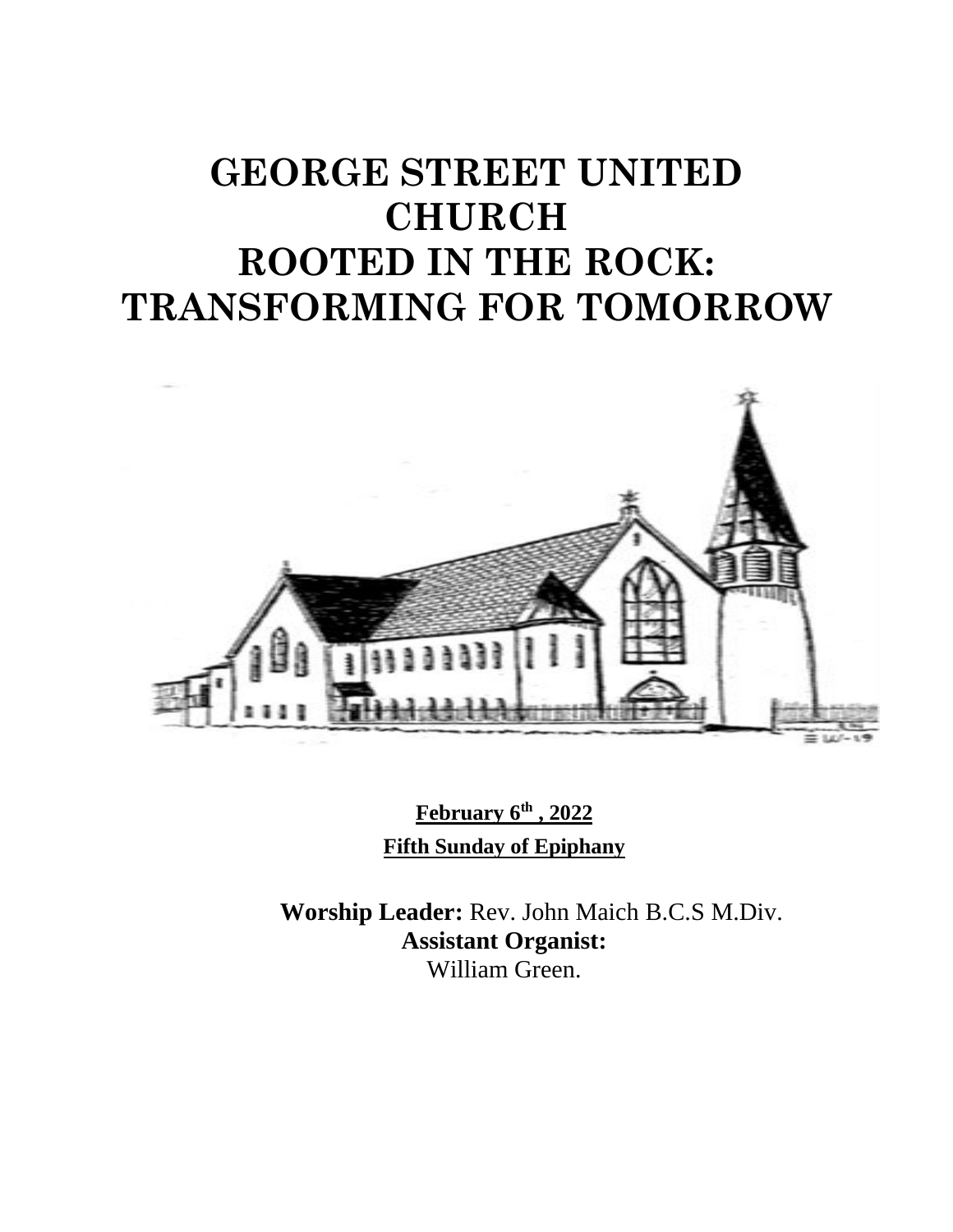# **WE GATHER AS GOD'S PEOPLE**

## **Organ Prelude**

## **Land Acknowledgement, Welcome, and Announcements:**

## **Sharing The Peace of Christ:**

#### **\*Call To Worship:**

- ONE: Come all you people, gather, and sing praise for the Creator of Trees and shrubs!
- **ALL: We thank you O God for all that you have created. We thank you for the tall and mighty Redwoods of British Columbia to the Tuckamores of Newfoundland and Labrador, for the many trees of many species and all the gifts they provide. We praise you for your thoughtfulness in blessing us with trees that shelter and trees that fruit. Amen.**
- **\*Hymn: VU 348 O Love, How Deep**

#### **Opening Prayer:** *(in unison)*

**ALL: You, O God, are the Lord who sustains and nurtures. By your hand our roots are sustained, though your grace we find our nourishment, in your world we grow and take shape. Under the banner of your love, we bear fruit, and we multiply. We thank you for your tender care and your practiced hand. Amen.**

## **Prayer Of Confession:**

ONE: Let us take a moment now to rest in the shadow of God and ask that the searcher of all hearts examine them and prune away unhealthy growth.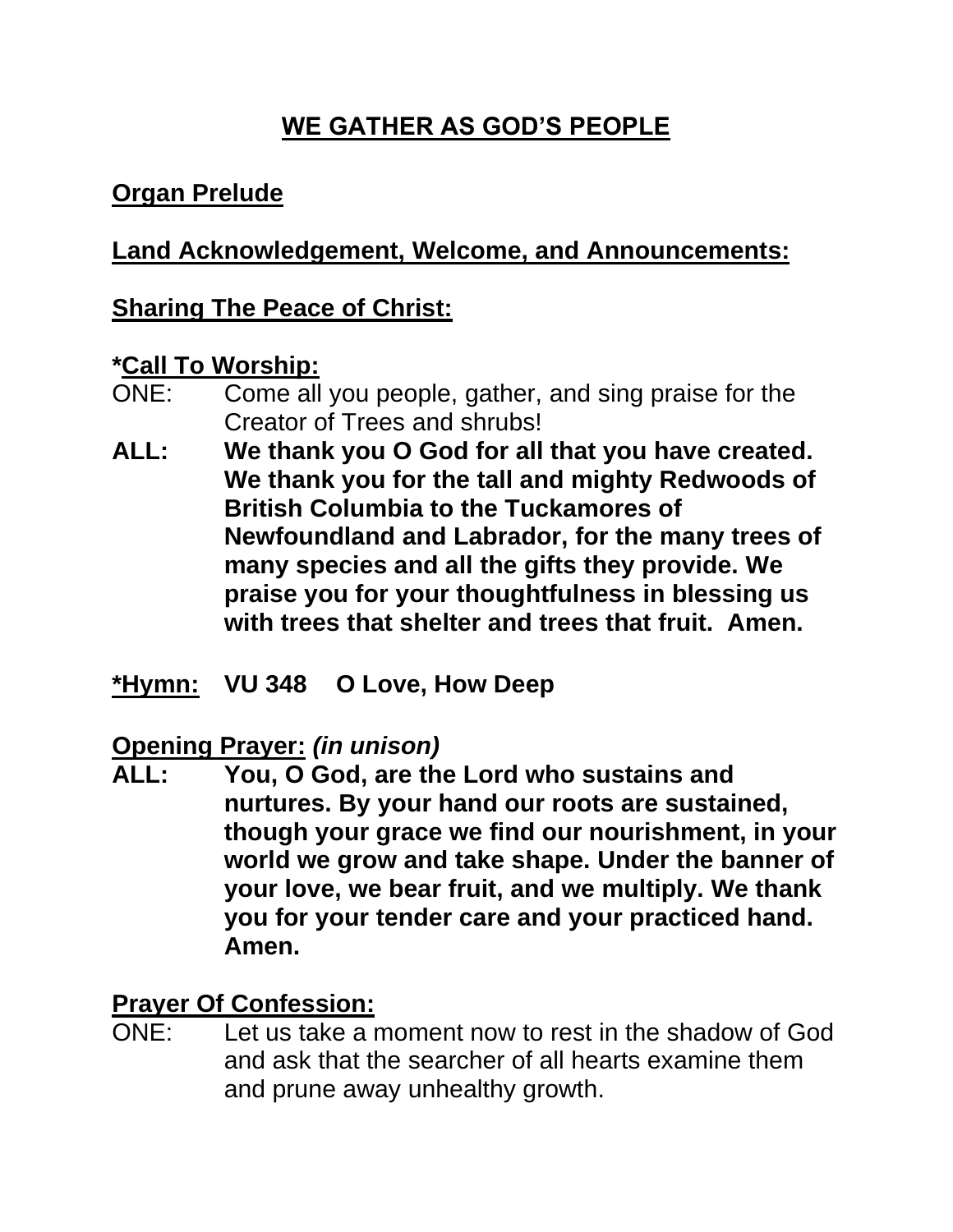**ALL: We grow O Lord, and we do not always pay attention to what or how we grow. We grow irritable and intemperate and sometimes we grow selfish and suspicious. Show us your ways and help us to lop off the branches and shoots that push us away from others and yourself. Teach us how we may encourage good and pleasant fruit for our neighbours and for generations of neighbours to come. Make us healthy. Make us whole. Teach us the way of the forest and how we can be stronger together. Renew our hearts and our spirits in Jesus' name. Amen.**

#### **Assurance of Pardon:**

- ONE: God has sent Jesus into the world not to condemn nor to destroy but to redeem and to restore. You are new creations in Christ Jesus and free from all condemnation.
- **ALL: We cling to the promise that we have received. That a place has been prepared for us in the Kingdom of Heaven. Help us to grow and mature in our faith so that we may serve you fully. Amen.**
- **\*Hymn: VU 337 Blessed Assurance**

## **WE LISTEN TO GOD'S WORD**

#### **Prayer for Illumination** *(in unison)***:**

**ALL: Thank you God, for the ways that you have chosen to reveal yourself to us. Thank you for the whole of Creation and her testimony. Thank you for the words of your servants and their witness. Thank you for the gift of Jesus, your word made flesh and**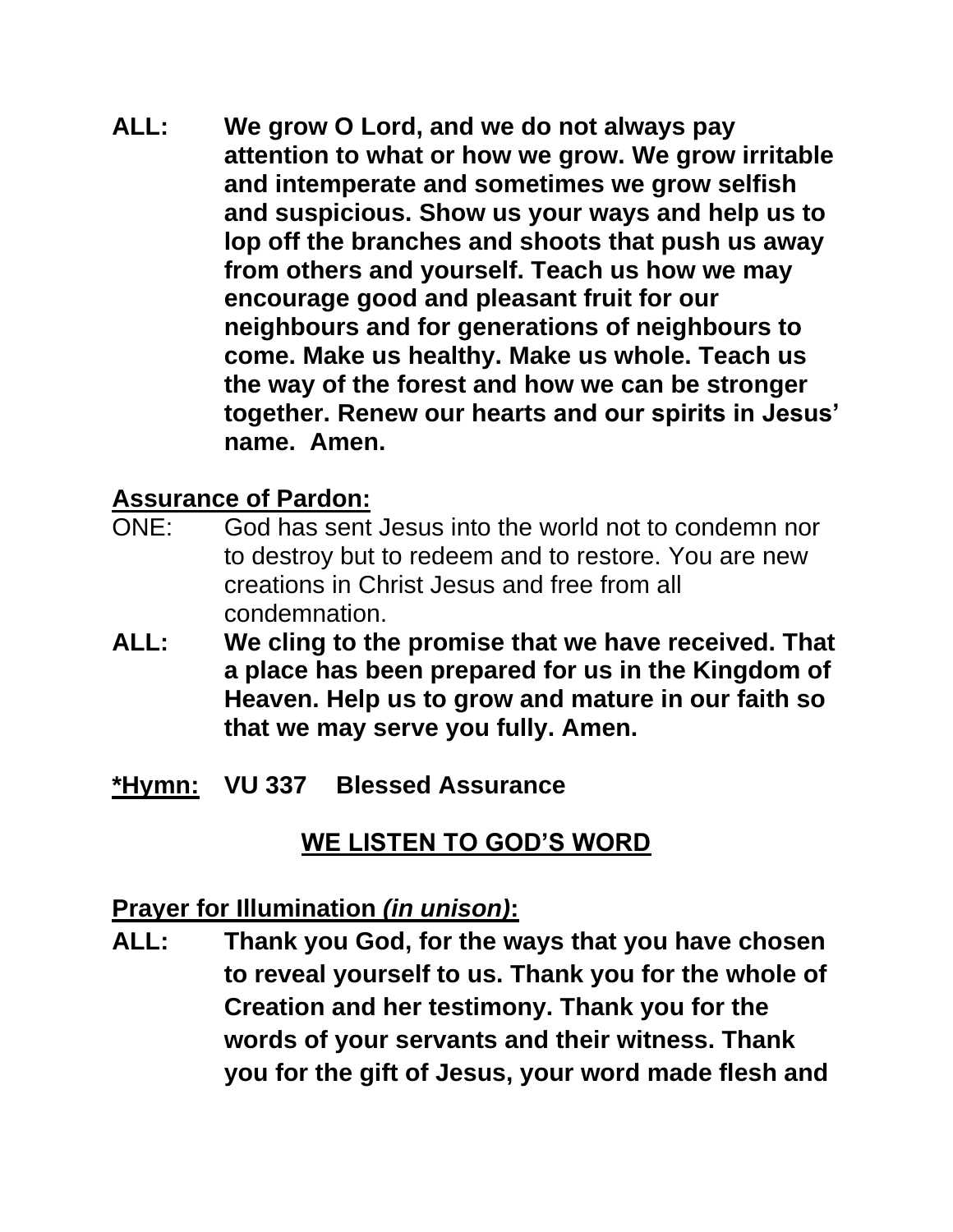**for his commandments. Touch our hearts and our ears that we may hear you anew.**

| <b>Epistle Lesson:</b>    | <b>1 Corinthians 15: 12-20</b> |
|---------------------------|--------------------------------|
| <b>Responsive Lesson:</b> | Psalm 1 VU pg. 724             |
| <b>Gospel Lesson:</b>     | Luke 6: 17-26                  |

**Musical Offering**

**Hebrew Lesson: Jeremiah 17: 5-10**

**Sermon: Rooted**

**\*Hymn: VU 286 If You Will Trust In God To Guide You**

**Prayers of the People:**

**The LORD's Prayer:**

## **WE RESPOND TO GOD'S WORD**

#### **Minute For Mission:**

#### **Invitation to the Offering:**

ONE: Mindful of all that God has done for us from the founding of the universe we bring forward the fruits of our labour and our being. We offer our time, talents, and our treasures, for the furthering of God's Holy Kingdom with joyful hearts.